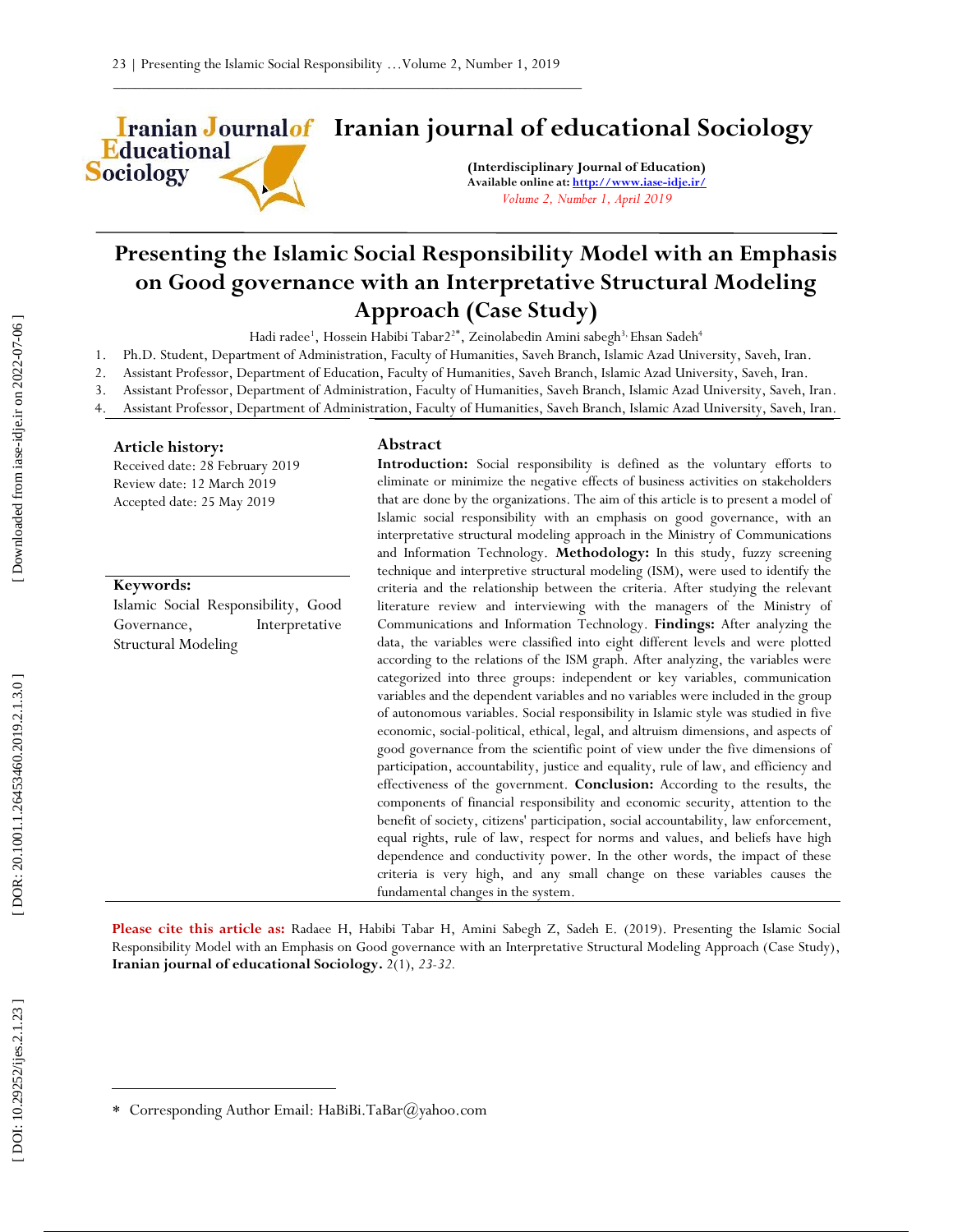# **1 . Introduction**

Theorists have looked at the concept of social responsibility in a variety of ways, and several definitions have been proposed by them in this area. Baney & Griffin considers the social responsibility as a set of tasks, and commitments that we must take to preserve, care and help the community in which we live (Baney & Griffin, 1992).

Social responsibility is defined as the voluntary effort to eliminate or minimize the negative effects of business activities on the stakeholders by the organizations. As one researcher states, in the modern world, the companies have been given greater freedom, but they are expected to take measures to promote the social responsibility, such as the protection of human rights (Samet & Jarboui, 2017: 34).

Robinson and Eilert believe that the social responsibility includes the features such as observing laws and norms, delaying demands, pre -action thinking, and organizing and prioritizing the assignments, which enables an individual to gain the ability to regulates his emotions and thoughts and takes responsibility for the choices he makes, as well as the individual and social consequences (Robinson & Ellret, 2018: 262).

Social responsibility in Islam relates to the notion of "enjoining good and forbidding wrong". According to the concept of social responsibility and since the organizations are a part of community and are responsible for the environment, in addition to improve the economic and social performance, it is required to promote the individuals' social standards (Aluchna, 612: 2010).

Today, organizations increasingly focus on issues related to social content and responsibilities in society, in fact, the organizations and companies are attempting to maximize their economic performance in order to meet the maximum profitability for the shareholders, on the other hand, they must consider the social responsibilities for the benefit of the community. The shareholders have a profound effect on the formation of board strategies through the General Assembly. In fact, shareholders need to have transparency, effectiveness and efficiency in the management section, so that they can have economic benefits and ensure long -term profitability of the company. On the other hand, they must demand the implementation of responsible social policies in their companies (Rodriguez -Fernandez, 2016: 138). Therefore, it can be said that the social responsibility has become an important part of the costs and performance of organizations over the past decade (Banerjee and Wathieu, 2017: 734).

Meanwhile, the social responsibility programs can be costly for organizations and companies, and can also create a competition for limited funding of organizations and companies for marketing activities such as product development and new advertising. (Bhardwaj et al., 2018: 206).

It can be said that today, the social responsibility is a common practice among the organizations and companies and plays a vital role in the economy in order to improve the ethical investment and the responsibility of organizations and companies towards their shareholders. Therefore, participation in social responsibility activities is now recognized as a necessity to ensure the sustainability of the organization (Darus et al., 2017: 959).

Meanwhile, one of the concepts that can play a crucial role in implementing of social responsibility is the concept of good governance. Indeed, in an effort to manage and implement such complex concepts, a complex and often contradictory set of actors has been used on a variety of scales; all of which are competing for solutions and policies. In this context, the term "good governance" has been constructed as an organizing framework for understanding these relationships as well as monitoring the development of new and old concepts (Devaney, 2016: 2).

Governance is a combination of tradition, values, and institutions that are used in a country, including the process of choosing, accountability, and replacing the state, the respect and rights of citizens, and the government's capacity to formulate and implement the policies. (Kaufman et al., 2010).

Good governance is a normative term that should be defined according to the context. Therefore, the need for localization of good governance is needed more than past. The idea of good governance in the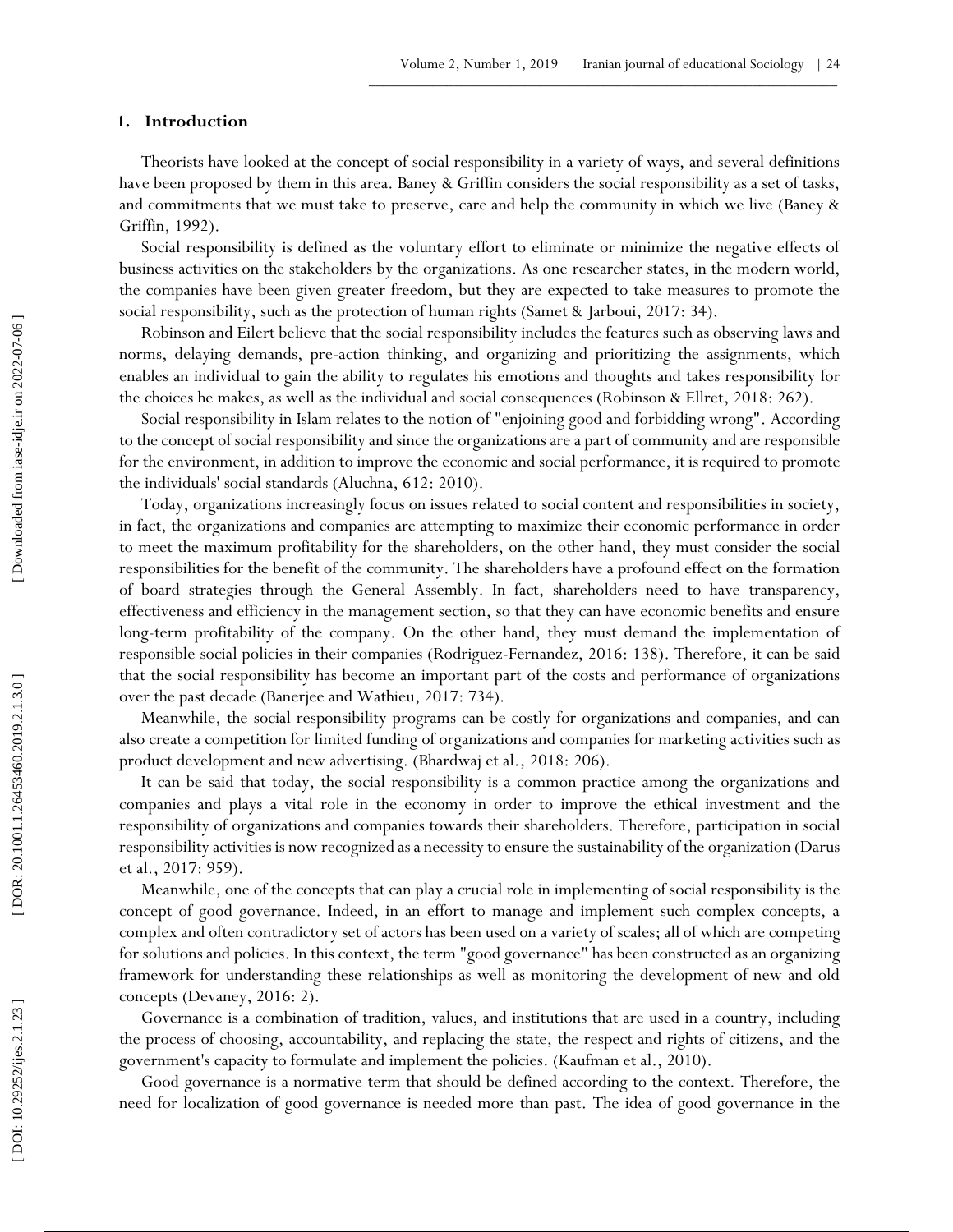general sense, has been raised in Iran, however the prominent and stable feature of Iran's political system is "Islamism" of its government (Rahnavard and Abbaspour, 22: 2007).

In fact, good governance implies that there is always a better way to manage a country or organization. It refers to the fairness of the rules, their transparency, accountability, the participation of men and women, and so on (Valentin Negubo and Fouda, 2012: 435). This study first explores the components of Islamic social responsibility and good governance by studying the literature review and interviewing with the experts of the Ministry of Communications and Information Technology. Finally, five components for Islamic social responsibility and five components for good governance were considered.

## **2. Literature Review**

Dadaishi Kalaie (2016), in his research showed that the accountability can be seen in both personal and social dimensions, and the principles and methods of education were deducted in four categories of responsibility to God, responsibility to self, responsibility to society and responsibility to the environment. Habibi et al. (2016), indicated that there are five essential dimensions in the university's social responsibility model, which include humanitarian, economic, legal, ethical and technological dimensions; technology accountability dimension was added in the organizational accountability dimension, for the first time, and 46 indices was also considered for that. Abedini and Ghafari Zenouzi (2016), in their research showed that the social responsibility influences human capital through organizational trust. The suggestion of this research to increase social responsibility was to use staff participation rather than to place organizationally prescribed rules and regulations regardless of employees' opinions and their involvement in the implementation of these rules. Organizational managers must understand the importance of responsible attention to the employees' health, community members, environments and tasks assigned to the organizational policy stage, and to educate the employees in order to institutionalize this issue in the organizational culture. 2. **Enerature nevire**<br>
Dadakihi Kalale (2016), in his research showed that<br>
social dimensions, and the principles and methods<br>
responsibility to God, responsibility to self, responsibility<br>
Habbi et al. (2016), indicated

Bardwij et al. (2018), in their research entitled "When And Why Investing In Social Responsibility Can Have A Positive Or Negative Impact On The Company's Profitability?", concluded that there are two types of social responsibility: social responsibility related to ability and the field of company activity and social responsibility unrelated to the ability and the field of the company activity.

Banerjee and Wathieu (2017), in their research showed that the social responsibility is an alternative to product quality (for example, low -quality companies have more investment in social responsibility). The relationship between social responsibility and product quality is further expanding to the competitive markets. Specifically, in an oscillation in which the quality differentiation is evident enough, a high quality product with a low level of social responsibility is preferred and offered to the low -quality products.

Dorous et al. (2017), in their study concluded that the international financial institutions considered their social responsibility activities for internal development rather than solving the external problems. Therefore, for more social responsibility activities carried out by Islamic organizations to meet their social goals, alternative resources should be considered for the corporate social responsibility objectives.

Yusuf et al. (2016), in their research showed that the causal relationship between good governance and the citizens' trust and the interfacing effect of immoral actions has been confirmed. These findings can be useful for both research and policy. The findings emphasize the ethical modeling and changing the behavior of the public sector in Pakistan in particular, and thus opens the way for future studies to reflect the ethics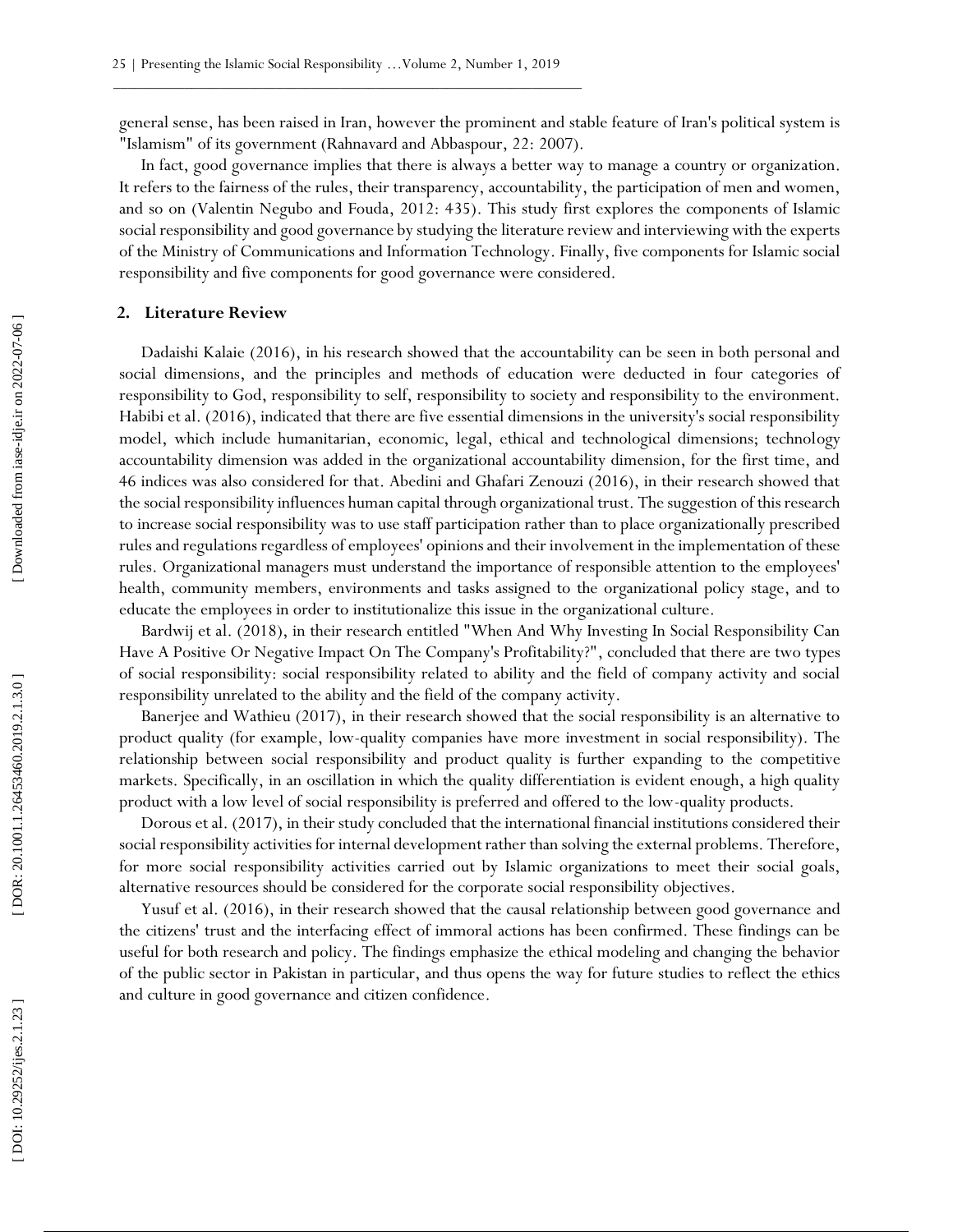

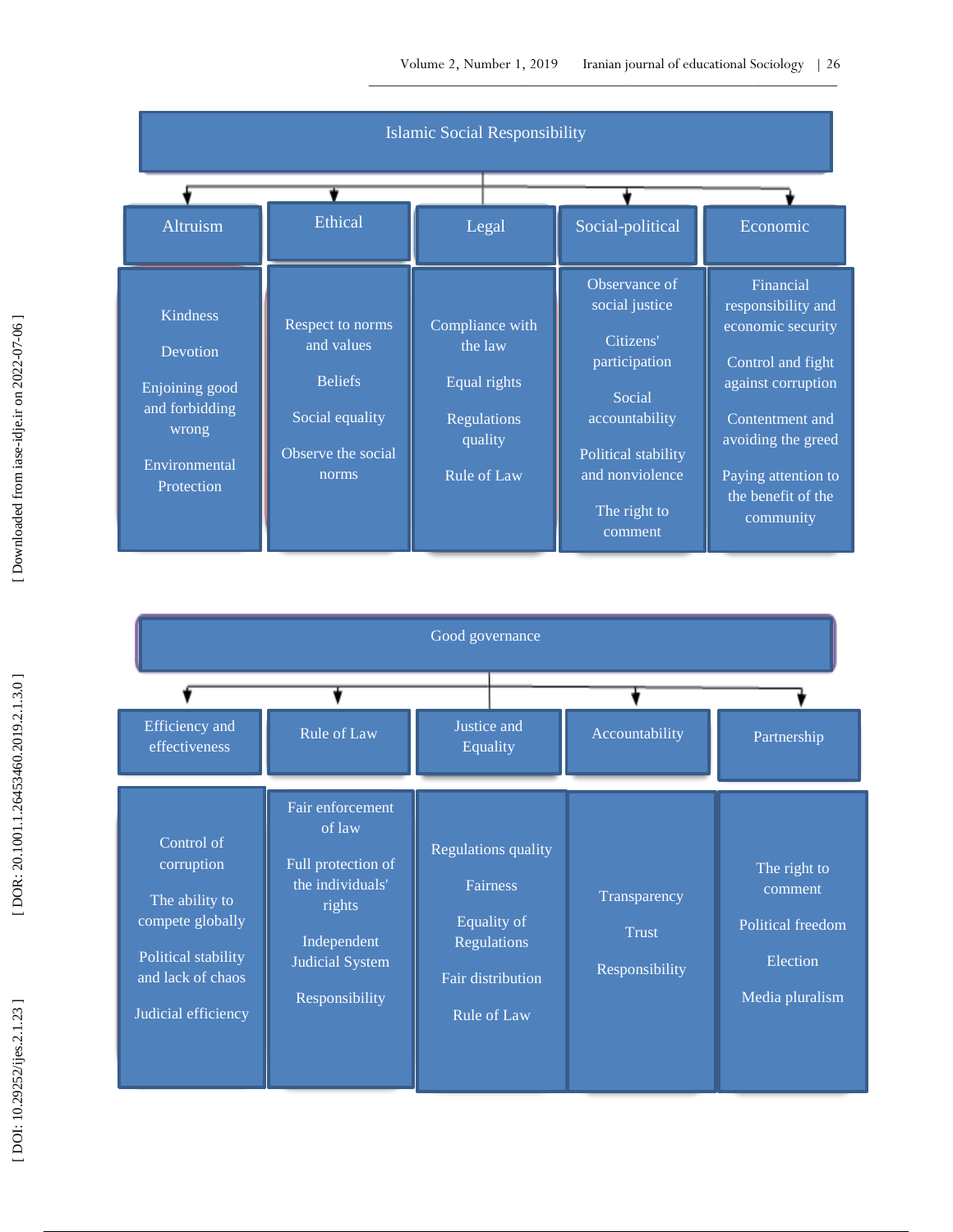| row                     | dimensions | components                                              | explanation                                                                                                                                             |
|-------------------------|------------|---------------------------------------------------------|---------------------------------------------------------------------------------------------------------------------------------------------------------|
|                         |            | Financial<br>responsibility<br>and economic<br>security | The aspect of contentment, conscience, and Infaq (charity) can be more pointed<br>to.                                                                   |
| 1                       | economic   | Control and<br>fight against<br>corruption              | Refers to the application of law in the community, which is in line with the<br>component of the rule of law.                                           |
|                         |            | Contentment<br>and avoiding the<br>greed                | This component can also be considered in line with the contentment<br>component, and this component can be integrated with the above component.         |
|                         |            | Paying attention<br>to the benefit of<br>the community  | This component can also be considered in terms of Infaq (charity) and attention<br>to common benefit.                                                   |
|                         |            | Respect to<br>justice                                   | In line with the equal rights.                                                                                                                          |
|                         |            | Citizens'<br>participation                              | This component reflects the popularity of the government, which is the case in<br>the electoral community.                                              |
| $\overline{2}$          | Social-    | Social<br>accountability                                | This component can also be pointed out in terms of contentment component<br>and social partnership.                                                     |
|                         | political  | Political<br>stability and<br>nonviolence               | Refers to maintaining community calm and reducing the conflict in the region.                                                                           |
|                         |            | The right to<br>comment                                 | This component is in the line of citizen participation. This component also refers<br>to the freedom of expression in addition to public participation. |
|                         |            | Compliance<br>with the law                              | This component is in line with the rule of law.                                                                                                         |
|                         |            | equal rights                                            | It refers to the equality of all members of society against the law.                                                                                    |
| 3                       | legal      | Regulations'                                            | This component encompasses the universality and enforceability of community                                                                             |
|                         |            | quality                                                 | laws and regulations.                                                                                                                                   |
|                         |            | Rule of Law                                             | It refers to the central law in society and the compliance of all members of<br>society with the law.                                                   |
|                         |            | Respect to<br>norms and<br>values                       | This component can be considered in line with the very important components<br>of social responsibility.                                                |
|                         |            | Observe the                                             | It has a meaning agreement with the above components, and it can be considered                                                                          |
| $\overline{\mathbf{4}}$ | ethical    | social norms                                            | in the same direction.                                                                                                                                  |
|                         |            | beliefs                                                 | This component reflects the culture of society and includes the religion and the<br>custom of society.                                                  |
|                         |            | Social equality                                         | It is a component that can be expected to resolve many problems of institutions<br>and organizations.                                                   |
|                         |            | devotion                                                |                                                                                                                                                         |
|                         |            | Kindness                                                |                                                                                                                                                         |
| 5                       | Altruism   | Enjoining good<br>and forbidding<br>wrong               | All of these components are among the most important goals of social<br>responsibility from both western schools perspective and Islamic perspective.   |
|                         |            | Environmental<br>Protection                             |                                                                                                                                                         |

**Figure 1.** Research theoretical framework **Table 1.** The Most Important Dimensions and Components of Islamic Social Responsibility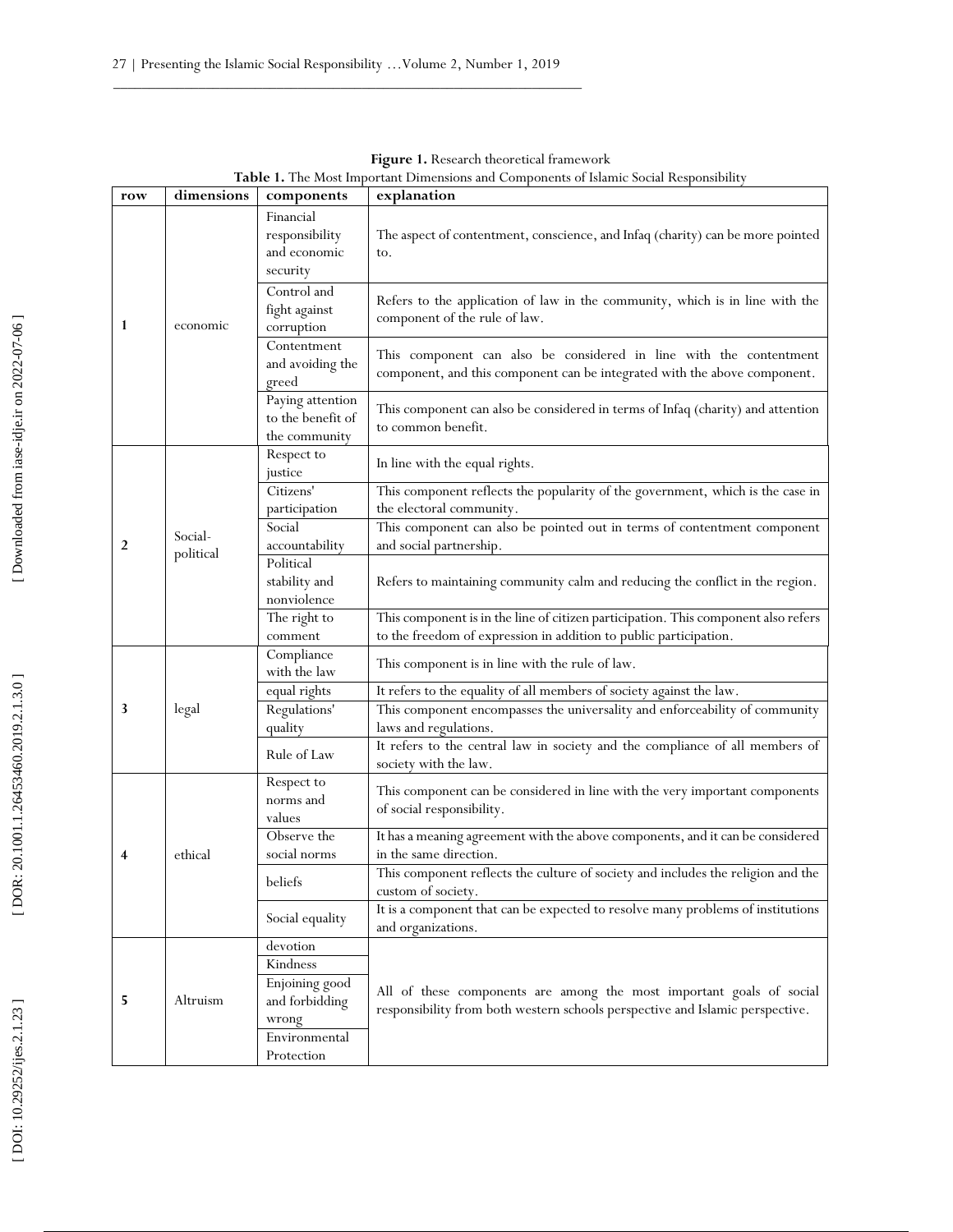Finally, the ultimate goal of this research is to provide a model of Islamic social responsibility in the Ministry of Communications and Information Technology with an emphasis on good governance to answer the following questions: 1) what is the difference between the Islamic perspective and the western perspective on Islamic social responsibility? 2) What are the dimensions of Islamic social responsibility with the good governance approach in the Ministry of Communications and Information Technology? 3) What are the components of Islamic social responsibility with the good governance approach in the Ministry of Communications and Information Technology? 4)

## **3. Methodology**

The present research was substantially non -experimental (non -experimental) that was conducted at descriptive (analytical) level. This study was a theoretical -applied one in terms of goal, and a surveying one in terms of method. Given the fact that the present study was a mixed type (qualitative-quantitative), in the first section, a comparative study was conducted on the subject, and then an interview was carried out on the investigations and the identified components. In the quantitative section of the research, the ISM technique were used in this research for the classification and prioritization and examining the relationship between variables, and the identified components. 5 components and 21 sub -components were identified as the sub -components for Islamic social responsibility.

# **4 . Findings**

The formation of the Structural Self-Interaction Matrix (SSIM): The symbols of table 2 were used to determine the type of relationship.

|        | Table 2. Conceptual relations in the formation of the structural self-interaction matrix |
|--------|------------------------------------------------------------------------------------------|
| symbol | Concept of symbol                                                                        |
|        | i leads to j (the agent of the row i is the ground to reach the column j)                |
|        | j leads to i (the agent of the row j is the ground to reach the column i).               |
|        | There is a two-way relationship between i and j (both are mutually reinforcing).         |
|        | There is no relationship between two elements i and j.                                   |

In the first step, the structural self- interaction matrix was created using the respondents' opinion that was compiled in the table below.

| <b>Table 3.</b> Structural self-interaction matrix |
|----------------------------------------------------|
|----------------------------------------------------|

|                |                |                |                |                |                |          |              |          |          |              | <b>Table 9.</b> Bu actural scil- interaction matrix |              |              |              |          |              |              |              |              |                 |                 |
|----------------|----------------|----------------|----------------|----------------|----------------|----------|--------------|----------|----------|--------------|-----------------------------------------------------|--------------|--------------|--------------|----------|--------------|--------------|--------------|--------------|-----------------|-----------------|
| C <sub>1</sub> | C <sub>2</sub> | C <sub>3</sub> | C <sub>4</sub> | C <sub>5</sub> | C <sub>6</sub> | C7       | C8           | C9       | C10      | C11          | C12                                                 | C13          | C14          | 15           | C16      | C17          | C18          | C19          | C20          | C <sub>21</sub> |                 |
|                | X              | X              | $\Omega$       | V              | A              | V        | A            | $\Omega$ | V        | $\Omega$     | V                                                   | X            | X            | A            | V        | A            | V            | X            | V            | $\Omega$        | C1              |
|                |                | $\Omega$       | $\mathsf{A}$   | $\Omega$       | V              | V        | $\mathsf{A}$ | V        | A        | $\mathsf{A}$ | $\Omega$                                            | $\Omega$     | V            | X            | X        | $\mathsf{A}$ | X            | $\mathsf{A}$ | $\mathsf{A}$ | $\Omega$        | C <sub>2</sub>  |
|                |                |                | $\mathbf{A}$   | X              | A              | A        | V            | V        | X        | $\mathbf{A}$ | X                                                   | A            | $\Omega$     | $\Omega$     | V        | $\Omega$     | X            | X            | $\mathbf{A}$ | V               | C <sub>3</sub>  |
|                |                |                |                | $\Omega$       | X              | A        | A            | A        | V        | V            | $\Omega$                                            | $\mathbf{A}$ | V            | $\mathbf{A}$ | $\Omega$ | V            | $\Omega$     | V            | V            | $\mathbf{A}$    | C <sub>4</sub>  |
|                |                |                |                |                | V              | $\Omega$ | X            | A        | $\Omega$ | A            | A                                                   | V            | V            | A            | V        | A            | A            | $\Omega$     | X            | V               | C <sub>5</sub>  |
|                |                |                |                |                |                | V        | X            | A        | V        | X            | A                                                   | A            | $\mathbf{A}$ | V            | V        | X            | A            | X            | X            | $\mathbf{A}$    | C <sub>6</sub>  |
|                |                |                |                |                |                |          | V            | V        | A        | V            | V                                                   | X            | $\mathbf{A}$ | $\mathbf{A}$ | A        | V            | V            | $\Omega$     | V            | $\mathbf{x}$    | C <sub>7</sub>  |
|                |                |                |                |                |                |          |              | X        | V        | $\Omega$     | A                                                   | V            | $\Omega$     | X            | A        | $\Omega$     | A            | A            | $\Omega$     | V               | C8              |
|                |                |                |                |                |                |          |              |          | V        | A            | A                                                   | $\Omega$     | V            | X            | A        | V            | X            | A            | V            | $\Omega$        | C9              |
|                |                |                |                |                |                |          |              |          |          | X            | A                                                   | X            | $\mathbf{A}$ | V            | X        | $\mathbf{A}$ | V            | V            | V            | V               | C10             |
|                |                |                |                |                |                |          |              |          |          |              | V                                                   | $\Omega$     | V            | $\Omega$     | X        | V            | $\Omega$     | A            | A            | V               | C11             |
|                |                |                |                |                |                |          |              |          |          |              |                                                     | $\mathbf{A}$ | $\Omega$     | V            | V        | $\Omega$     | V            | X            | $\mathsf{A}$ | A               | C12             |
|                |                |                |                |                |                |          |              |          |          |              |                                                     |              | X            | A            | V        | $\mathbf{A}$ | $\circ$      | V            | $\Omega$     | V               | C13             |
|                |                |                |                |                |                |          |              |          |          |              |                                                     |              |              | V            | V        | A            | V            | A            | A            | $\Omega$        | C14             |
|                |                |                |                |                |                |          |              |          |          |              |                                                     |              |              |              | A        | V            | V            | X            | $\mathbf{A}$ | $\mathbf{x}$    | C15             |
|                |                |                |                |                |                |          |              |          |          |              |                                                     |              |              |              |          | A            | A            | V            | V            | $\Omega$        | C16             |
|                |                |                |                |                |                |          |              |          |          |              |                                                     |              |              |              |          |              | $\mathbf{A}$ | $\Omega$     | A            | $\mathbf{A}$    | C17             |
|                |                |                |                |                |                |          |              |          |          |              |                                                     |              |              |              |          |              |              | X            | $\mathbf{A}$ | V               | C18             |
|                |                |                |                |                |                |          |              |          |          |              |                                                     |              |              |              |          |              |              |              | V            | V               | C19             |
|                |                |                |                |                |                |          |              |          |          |              |                                                     |              |              |              |          |              |              |              |              | $\mathbf{A}$    | C <sub>20</sub> |
|                |                |                |                |                |                |          |              |          |          |              |                                                     |              |              |              |          |              |              |              |              |                 | C <sub>21</sub> |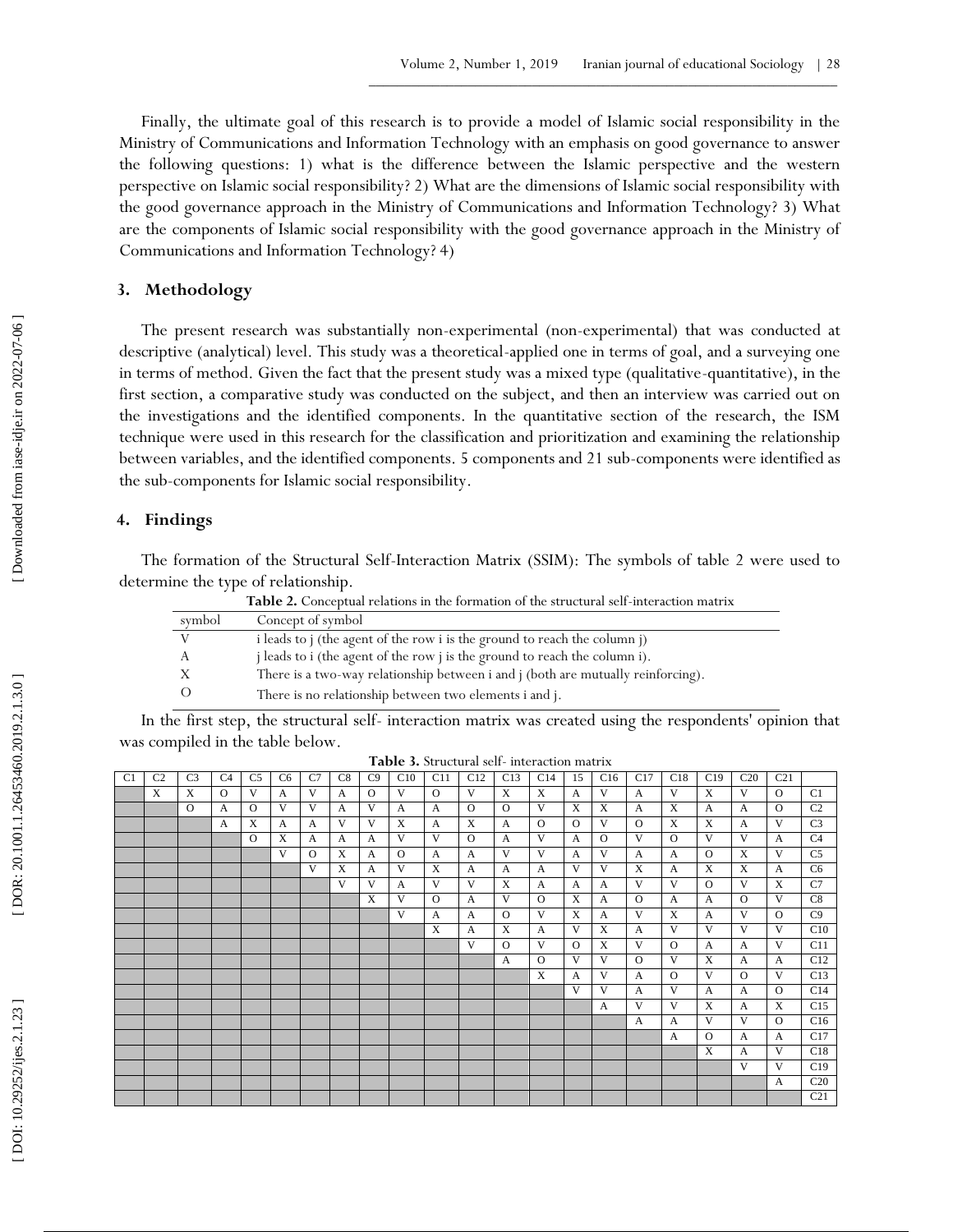Constructing the reachability matrix (RM): it is prepared with converting SSIM matrix symbols into numbers zero and one. The initial reachability matrix is prepared with following rules. The rules are simply expressed:

**Table 4.** How to Convert the Conceptual Relationships to Numbers? **Conceptual Symbol j to i i to j**

| .<br>. . | $\sim$ |
|----------|--------|

As described above, in step 2, the reachability matrix was constructed using the structural self -interaction matrix as presented in the table below.

|                |                |                |                |                |              |              |              |                |               |               |               |              | Table 5. Reachability matrix |               |               |               |              |               |              |              |                 |
|----------------|----------------|----------------|----------------|----------------|--------------|--------------|--------------|----------------|---------------|---------------|---------------|--------------|------------------------------|---------------|---------------|---------------|--------------|---------------|--------------|--------------|-----------------|
| C <sub>1</sub> | C <sub>2</sub> | C <sub>3</sub> | C <sub>4</sub> | C <sub>5</sub> | C6           | C7           | C8           | C <sub>9</sub> | $\mathcal{C}$ | $\mathcal{C}$ | $\mathcal{C}$ | $\mathsf{C}$ | $\mathcal{C}$                | $\mathcal{C}$ | $\mathcal{C}$ | $\mathcal{C}$ | $\mathsf{C}$ | $\mathcal{C}$ | $\mathbf C$  | $\mathbf C$  |                 |
|                |                |                |                |                |              |              |              |                | 10            | 11            | 12            | 13           | 14                           | 15            | 16            | 17            | 18           | 19            | 20           | 21           |                 |
| $\mathbf{1}$   | $\mathbf{1}$   | $\Omega$       | $\mathbf{1}$   | $\Omega$       | $\Omega$     | $\Omega$     | $\mathbf{1}$ | $\mathbf{1}$   | $\mathbf{1}$  | $\Omega$      | $\mathbf{1}$  | $\Omega$     | $\Omega$                     | $\Omega$      | $\mathbf{1}$  | $\mathbf{1}$  | $\mathbf{1}$ | 0             | $\mathbf{1}$ | $\Omega$     | C1              |
| $\Omega$       | $\mathbf{1}$   | $\Omega$       | $\Omega$       | $\Omega$       | $\Omega$     | $\Omega$     | $\Omega$     | $\Omega$       | $\mathbf{1}$  | $\Omega$      | $\Omega$      | $\Omega$     | $\Omega$                     | $\Omega$      | $\Omega$      | $\Omega$      | $\mathbf{1}$ | $\Omega$      | $\Omega$     | $\Omega$     | C <sub>2</sub>  |
| $\mathbf{1}$   | $\mathbf{1}$   | $\mathbf 0$    | $\mathbf{1}$   | $\mathbf{1}$   | $\mathbf{1}$ | $\mathbf{1}$ | $\Omega$     | $\mathbf{1}$   | $\mathbf{1}$  | $\Omega$      | $\mathbf{1}$  | $\mathbf{1}$ | $\mathbf{1}$                 | $\Omega$      | $\mathbf{1}$  | $\mathbf{1}$  | $\mathbf{1}$ | 0             | $\mathbf{1}$ | $\mathbf{1}$ | C <sub>3</sub>  |
| $\mathbf{1}$   | $\Omega$       | $\mathbf{1}$   | $\mathbf{1}$   | $\Omega$       | $\mathbf{1}$ | $\Omega$     | $\mathbf{1}$ | $\mathbf{1}$   | $\Omega$      | $\mathbf{1}$  | $\mathbf{1}$  | $\Omega$     | $\mathbf{1}$                 | $\Omega$      | $\Omega$      | $\Omega$      | $\mathbf{1}$ | $\Omega$      | $\mathbf{1}$ | $\Omega$     | C <sub>4</sub>  |
| 0              | 0              | $\mathbf{1}$   | $\mathbf{1}$   | 0              | $\mathbf 0$  | $\mathbf{1}$ | $\mathbf{1}$ | 0              | $\mathbf 0$   | $\mathbf{1}$  | $\mathbf{1}$  | $\mathbf{1}$ | $\mathbf{1}$                 | $\mathbf 0$   | 0             | $\mathbf{1}$  | $\mathbf{1}$ | 0             | $\mathbf{1}$ | $\mathbf 0$  | C <sub>5</sub>  |
| $\mathbf{1}$   | 0              | $\mathbf{1}$   | $\mathbf{1}$   | $\Omega$       | 0            | $\Omega$     | $\Omega$     | $\mathbf{1}$   | $\Omega$      | $\mathbf{1}$  | $\mathbf{1}$  | $\mathbf{1}$ | $\Omega$                     | $\mathbf{1}$  | 1             | $\mathbf{1}$  | $\Omega$     | $\mathbf{1}$  | 1            | $\Omega$     | C <sub>6</sub>  |
| $\Omega$       | $\mathbf{1}$   | $\mathbf 0$    | $\mathbf{1}$   | $\mathbf{1}$   | $\mathbf 0$  | $\mathbf{1}$ | $\mathbf{1}$ | $\mathbf{1}$   | $\Omega$      | $\Omega$      | $\Omega$      | $\Omega$     | $\Omega$                     | $\mathbf{1}$  | $\mathbf{1}$  | $\Omega$      | $\Omega$     | $\mathbf{1}$  | $\Omega$     | $\Omega$     | C7              |
| 0              | 0              | $\mathbf 0$    | $\mathbf 0$    | $\mathbf{1}$   | $\mathbf 0$  | $\Omega$     | $\Omega$     | $\mathbf{1}$   | $\mathbf 0$   | $\Omega$      | $\mathbf{1}$  | $\mathbf{1}$ | $\mathbf{1}$                 | 0             | $\mathbf{1}$  | $\mathbf{1}$  | $\mathbf{1}$ | 0             | $\mathbf{1}$ | $\mathbf{1}$ | C8              |
| $\mathbf{1}$   | $\mathbf{1}$   | $\Omega$       | $\mathbf{1}$   | $\mathbf{1}$   | $\Omega$     | $\Omega$     | $\mathbf{1}$ | $\mathbf{1}$   | $\Omega$      | $\Omega$      | $\mathbf{1}$  | $\Omega$     | $\mathbf{1}$                 | $\Omega$      | $\Omega$      | $\Omega$      | $\mathbf{1}$ | $\Omega$      | $\mathbf{1}$ | $\Omega$     | C9              |
| 0              | 1              | $\mathbf 0$    | $\mathbf{1}$   | 0              | $\mathbf{1}$ | $\mathbf{1}$ | $\mathbf{1}$ | $\mathbf 0$    | $\mathbf{1}$  | $\Omega$      | $\mathbf 0$   | 0            | $\Omega$                     | $\mathbf 0$   | $\mathbf 0$   | 0             | $\mathbf{1}$ | 0             | $\Omega$     | $\Omega$     | C10             |
| $\mathbf{1}$   | $\mathbf{1}$   | $\mathbf 0$    | $\Omega$       | $\Omega$       | $\mathbf{1}$ | $\mathbf{1}$ | $\Omega$     | $\mathbf 0$    | $\mathbf{1}$  | $\Omega$      | $\mathbf{1}$  | $\mathbf{1}$ | $\mathbf{1}$                 | $\mathbf{1}$  | $\mathbf 0$   | $\mathbf{1}$  | $\mathbf{1}$ | 0             | $\mathbf{1}$ | $\mathbf{1}$ | C11             |
| $\mathbf{1}$   | $\Omega$       | $\mathbf{1}$   | $\mathbf{1}$   | $\mathbf{1}$   | $\mathbf 0$  | $\mathbf{1}$ | $\mathbf{1}$ | $\mathbf{1}$   | $\mathbf 0$   | $\mathbf{1}$  | $\mathbf{1}$  | 0            | $\mathbf{1}$                 | $\mathbf 0$   | $\mathbf{1}$  | $\mathbf{1}$  | 0            | $\mathbf{1}$  | $\mathbf{1}$ | $\Omega$     | C12             |
| 0              | $\Omega$       | $\mathbf{1}$   | $\mathbf{1}$   | $\Omega$       | $\mathbf{0}$ | $\mathbf{1}$ | $\mathbf{1}$ | $\mathbf 0$    | $\mathbf 0$   | $\mathbf{1}$  | $\mathbf{1}$  | 0            | $\Omega$                     | $\mathbf{1}$  | 1             | $\Omega$      | 0            | $\mathbf{1}$  | 1            | $\Omega$     | C13             |
| $\mathbf{1}$   | $\Omega$       | $\mathbf{1}$   | $\mathbf{1}$   | $\Omega$       | $\Omega$     | $\Omega$     | $\Omega$     | $\mathbf{1}$   | $\Omega$      | $\mathbf{1}$  | $\mathbf{1}$  | $\Omega$     | $\Omega$                     | $\Omega$      | $\Omega$      | $\mathbf{1}$  | $\Omega$     | $\mathbf{1}$  | $\mathbf{1}$ | $\Omega$     | C14             |
| 0              | $\mathbf{1}$   | $\Omega$       | $\Omega$       | $\Omega$       | $\mathbf{1}$ | $\Omega$     | $\mathbf{1}$ | $\Omega$       | $\mathbf{1}$  | $\Omega$      | $\Omega$      | $\Omega$     | $\mathbf{1}$                 | $\Omega$      | $\mathbf{1}$  | $\Omega$      | $\mathbf{1}$ | $\Omega$      | $\Omega$     | $\Omega$     | C15             |
| 0              | $\Omega$       | $\mathbf 0$    | $\mathbf{1}$   | $\mathbf{1}$   | $\Omega$     | $\Omega$     | $\Omega$     | $\Omega$       | $\Omega$      | $\Omega$      | $\mathbf{1}$  | $\mathbf{1}$ | $\Omega$                     | $\Omega$      | $\Omega$      | $\Omega$      | $\Omega$     | $\Omega$      | $\mathbf{1}$ | $\mathbf{1}$ | C16             |
| $\mathbf{1}$   | $\mathbf{1}$   | $\mathbf 0$    | $\mathbf{1}$   | $\Omega$       | $\mathbf 0$  | $\mathbf 0$  | $\mathbf{1}$ | $\mathbf{1}$   | $\mathbf{1}$  | $\Omega$      | $\mathbf{1}$  | 0            | $\Omega$                     | $\mathbf 0$   | $\mathbf{1}$  | $\mathbf{1}$  | $\mathbf{1}$ | $\mathbf 0$   | $\mathbf{1}$ | $\Omega$     | C17             |
| 0              | $\mathbf{1}$   | $\mathbf 0$    | $\Omega$       | $\Omega$       | 0            | $\mathbf 0$  | $\Omega$     | 0              | $\mathbf{1}$  | $\Omega$      | 0             | 0            | $\Omega$                     | $\mathbf 0$   | $\mathbf 0$   | $\Omega$      | $\mathbf{1}$ | $\mathbf 0$   | $\Omega$     | $\Omega$     | C18             |
| $\mathbf{1}$   | $\mathbf{1}$   | 0              | $\mathbf{1}$   | $\mathbf{1}$   | $\mathbf{1}$ | $\mathbf{1}$ | $\Omega$     | $\mathbf{1}$   | $\mathbf{1}$  | $\Omega$      | $\mathbf{1}$  | $\mathbf{1}$ | 1                            | $\mathbf{1}$  | $\Omega$      | $\mathbf{1}$  | $\mathbf{1}$ | $\Omega$      | $\mathbf{1}$ | $\mathbf{1}$ | C19             |
| $\mathbf{1}$   | 0              | $\mathbf{1}$   | $\mathbf{1}$   | $\Omega$       | $\mathbf{1}$ | $\Omega$     | $\mathbf{1}$ | $\mathbf{1}$   | $\Omega$      | $\mathbf{1}$  | $\mathbf{1}$  | $\Omega$     | $\mathbf{1}$                 | $\Omega$      | $\mathbf{1}$  | $\mathbf{1}$  | $\Omega$     | $\mathbf{1}$  | $\mathbf{1}$ | $\Omega$     | C <sub>20</sub> |
| 0              | $\Omega$       | $\mathbf{1}$   | $\mathbf{1}$   | 0              | $\mathbf 0$  | $\mathbf{1}$ | $\mathbf{1}$ | 0              | 0             | $\mathbf{1}$  | $\mathbf{1}$  | 0            | $\Omega$                     | $\mathbf{1}$  | $\mathbf{1}$  | $\mathbf 0$   | 0            | $\mathbf{1}$  | $\mathbf{1}$ | 0            | C <sub>21</sub> |

The following formula is a method for determining the reachability matrix using the proximity matrix: Step 1:  $A + I$  and the second step:  $M = (A + I)$  n; A, initial reachability matrix, I, identity matrix, and M, the final reachability matrix. The operation must be according to the Bolin Rule ( $1 = 1 * 1$ ,  $1 = 1 + 1$ ).

Note: In this case, 1\* includes the entries that are integrated according to the concept of transitivity in the table cells (2013). In step 3, it is needed to adapt the initial reachability matrix. This compatibility is added to the initial reachability matrix using secondary relationships that may not exist.

|                | $\sim$<br>◡<br>$\bigcap$<br>$\sim$ | 20 | ⌒<br>19 | $\overline{\phantom{a}}$<br>◡<br>18 | ◡   | $\tilde{\phantom{a}}$<br>◡<br>16 |    | 14  | $\tilde{\phantom{a}}$<br>◡<br>IJ | ◡<br>12 | ⌒<br>◡<br> | ◡<br>10 | C9    | C8 | $\sim$<br>◡ | C6     | C <sub>5</sub> | C <sub>4</sub> | C <sub>3</sub> | C <sub>2</sub> | C <sub>1</sub> | Power of<br>influence |
|----------------|------------------------------------|----|---------|-------------------------------------|-----|----------------------------------|----|-----|----------------------------------|---------|------------|---------|-------|----|-------------|--------|----------------|----------------|----------------|----------------|----------------|-----------------------|
| C <sub>1</sub> |                                    |    | $1 *$   |                                     |     |                                  |    |     |                                  |         |            |         |       |    | *           | ىق     |                |                | ×              |                |                |                       |
| C <sub>2</sub> |                                    |    | $\ast$  |                                     |     | $\mathcal{L}$                    |    |     |                                  | 1 米     |            |         |       |    |             | $\ast$ |                |                | 下出し            |                | - 28           |                       |
| C <sub>3</sub> |                                    |    |         |                                     |     | *                                |    |     |                                  | 米       |            | 1 %     |       |    |             |        |                |                |                |                |                | 20                    |
| C <sub>4</sub> |                                    |    |         |                                     |     |                                  | しま |     |                                  |         | $\gg$      |         | $1*$  |    | - 18        |        | $\cdot$        |                |                |                |                | 20                    |
| C <sub>5</sub> | 1支                                 |    |         | 女                                   |     | $\mathbf{a}$                     | しま | 米   |                                  |         |            |         | 1 米   | *  |             | $\ast$ | *              |                |                |                |                |                       |
| C6             | 1 <sup>th</sup>                    |    | *       |                                     | ÷.  |                                  | *  | 1 * |                                  | $1*$    | 宗          |         | $1 *$ | *  |             | 水      |                |                | $1*$           |                | 米              |                       |
| C7             | 1支                                 |    |         | $\ast$                              | sk. |                                  |    |     |                                  | 1 米     | $\ast$     |         |       |    |             |        |                |                |                | $1*$           |                |                       |

**Table 6.** The adapted initial reachability matrix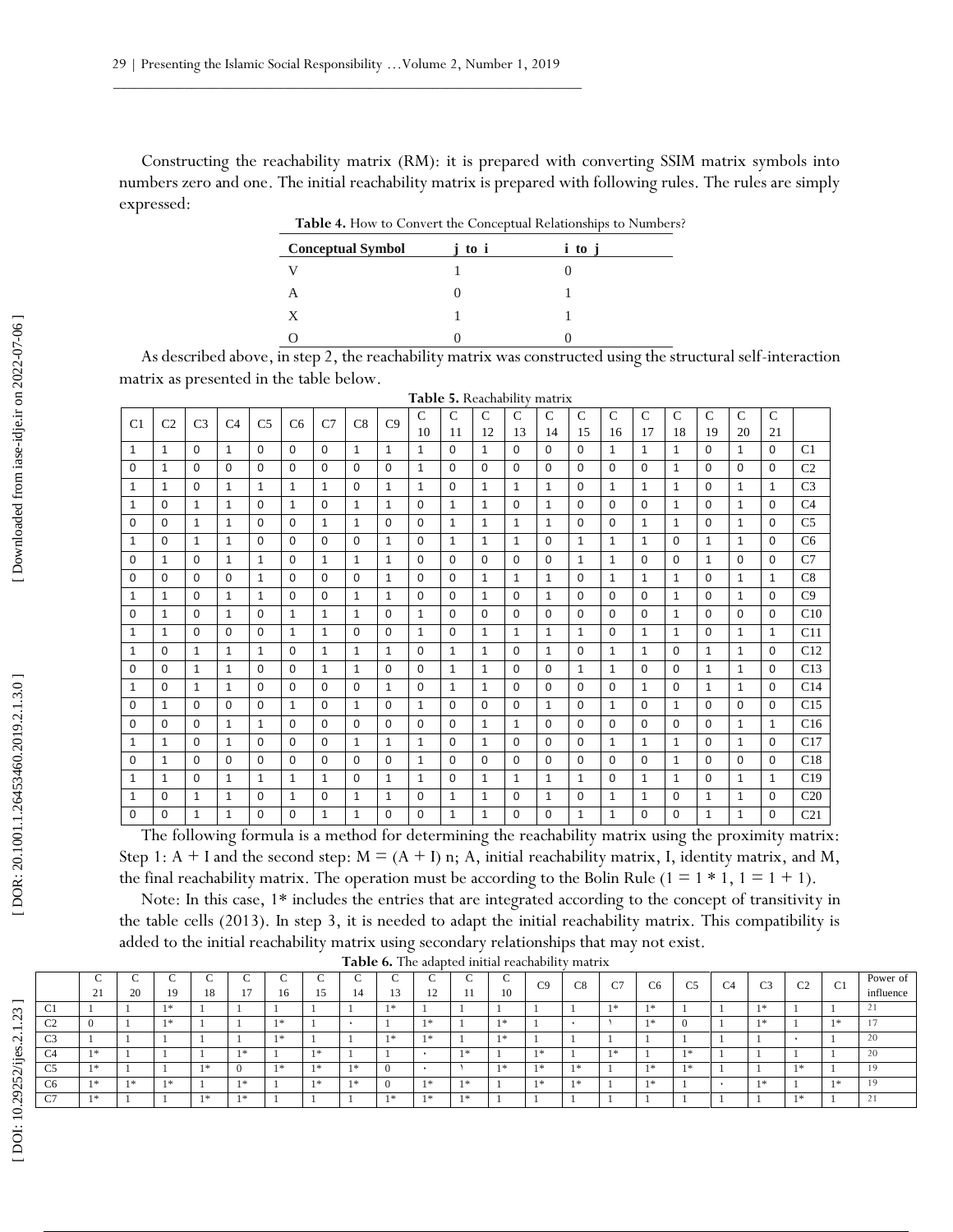| $\overline{C8}$<br>$1*$<br>$1*$<br>$1*$<br>$1*$<br>$1*$<br>$\Omega$<br>$1*$<br>$\Omega$<br>-1<br>J.<br>C9<br>$1*$<br>$1*$<br>$1*$<br>$1*$<br>$1*$<br>$1*$<br>$1*$<br>$\mathbf{1}$<br>$\bullet$<br>C10<br>$1*$<br>$1*$<br>$1*$<br>$1*$<br>$1*$<br>$1*$<br>$1*$<br>$\Omega$<br>$1*$<br>$1*$<br>$1*$<br>$1*$<br>$1*$<br>$\Omega$<br>$\Omega$<br>C11<br>$1*$<br>$1*$<br>$1*$<br>$\mathbf{1}$<br>C12<br>$1*$<br>$1*$<br>$1*$<br>$1*$<br>$1*$<br>$1*$<br>$\overline{1}$<br>$\ddot{\phantom{1}}$<br>C13<br>$1*$<br>$1*$<br>$1*$<br>$1*$<br>$1*$<br>$1*$<br>$1*$<br>$1*$<br>$\bullet$<br>C14<br>$1*$<br>$1*$<br>$1*$<br>$1*$<br>$1*$<br>$1*$<br>$1*$<br>$1*$<br>$1*$<br>$1*$<br>$1*$<br>-1<br>$\ddot{\phantom{1}}$<br>J.<br>C15<br>$1*$<br>$1*$<br>$1*$<br>$1*$<br>$1*$<br>$1*$<br>$1*$<br>$1*$<br>$1*$<br>$1*$<br>-1<br>$\ddot{\phantom{1}}$<br>C16<br>$1*$<br>$1*$<br>$1*$<br>$\Omega$<br>$1*$<br>$1*$<br>$1*$<br>$1*$<br>$1*$<br>$1*$<br>$\Omega$<br>C17<br>$1*$<br>$1*$<br>$1*$<br>$1*$<br>$1*$<br>$1*$<br>$1*$<br>$1*$<br>$\overline{1}$<br>$\Omega$<br>C18<br>$1*$<br>$1*$<br>$1*$<br>$1*$<br>$1*$<br>$1*$<br>$1*$<br>$1*$<br>$\Omega$<br>$1*$<br>$\Omega$<br>$\Omega$<br>C19<br>$1*$<br>$1*$<br>$1*$<br>$1*$<br>$\overline{1}$<br>1<br>$\ddot{\phantom{1}}$<br>- 1<br>C <sub>20</sub><br>$1*$<br>$1*$<br>$1*$<br>$1*$<br>$1*$<br>$\Omega$<br>$1*$<br>$\mathbf{1}$<br>$\ddot{\phantom{1}}$<br>C <sub>21</sub><br>$1*$<br>$1*$<br>$1*$<br>$1*$<br>$1*$<br>$1*$<br>$1*$<br>$1*$<br>-1<br>$\ddot{\phantom{1}}$<br>Level |      |
|--------------------------------------------------------------------------------------------------------------------------------------------------------------------------------------------------------------------------------------------------------------------------------------------------------------------------------------------------------------------------------------------------------------------------------------------------------------------------------------------------------------------------------------------------------------------------------------------------------------------------------------------------------------------------------------------------------------------------------------------------------------------------------------------------------------------------------------------------------------------------------------------------------------------------------------------------------------------------------------------------------------------------------------------------------------------------------------------------------------------------------------------------------------------------------------------------------------------------------------------------------------------------------------------------------------------------------------------------------------------------------------------------------------------------------------------------------------------------------------------------------------------|------|
|                                                                                                                                                                                                                                                                                                                                                                                                                                                                                                                                                                                                                                                                                                                                                                                                                                                                                                                                                                                                                                                                                                                                                                                                                                                                                                                                                                                                                                                                                                                    | 19   |
|                                                                                                                                                                                                                                                                                                                                                                                                                                                                                                                                                                                                                                                                                                                                                                                                                                                                                                                                                                                                                                                                                                                                                                                                                                                                                                                                                                                                                                                                                                                    | 20   |
|                                                                                                                                                                                                                                                                                                                                                                                                                                                                                                                                                                                                                                                                                                                                                                                                                                                                                                                                                                                                                                                                                                                                                                                                                                                                                                                                                                                                                                                                                                                    | 18   |
|                                                                                                                                                                                                                                                                                                                                                                                                                                                                                                                                                                                                                                                                                                                                                                                                                                                                                                                                                                                                                                                                                                                                                                                                                                                                                                                                                                                                                                                                                                                    | 21   |
|                                                                                                                                                                                                                                                                                                                                                                                                                                                                                                                                                                                                                                                                                                                                                                                                                                                                                                                                                                                                                                                                                                                                                                                                                                                                                                                                                                                                                                                                                                                    | 20   |
|                                                                                                                                                                                                                                                                                                                                                                                                                                                                                                                                                                                                                                                                                                                                                                                                                                                                                                                                                                                                                                                                                                                                                                                                                                                                                                                                                                                                                                                                                                                    | 20   |
|                                                                                                                                                                                                                                                                                                                                                                                                                                                                                                                                                                                                                                                                                                                                                                                                                                                                                                                                                                                                                                                                                                                                                                                                                                                                                                                                                                                                                                                                                                                    | 20   |
|                                                                                                                                                                                                                                                                                                                                                                                                                                                                                                                                                                                                                                                                                                                                                                                                                                                                                                                                                                                                                                                                                                                                                                                                                                                                                                                                                                                                                                                                                                                    | 20   |
|                                                                                                                                                                                                                                                                                                                                                                                                                                                                                                                                                                                                                                                                                                                                                                                                                                                                                                                                                                                                                                                                                                                                                                                                                                                                                                                                                                                                                                                                                                                    | 19   |
|                                                                                                                                                                                                                                                                                                                                                                                                                                                                                                                                                                                                                                                                                                                                                                                                                                                                                                                                                                                                                                                                                                                                                                                                                                                                                                                                                                                                                                                                                                                    | 20   |
|                                                                                                                                                                                                                                                                                                                                                                                                                                                                                                                                                                                                                                                                                                                                                                                                                                                                                                                                                                                                                                                                                                                                                                                                                                                                                                                                                                                                                                                                                                                    | 18   |
|                                                                                                                                                                                                                                                                                                                                                                                                                                                                                                                                                                                                                                                                                                                                                                                                                                                                                                                                                                                                                                                                                                                                                                                                                                                                                                                                                                                                                                                                                                                    | 20   |
|                                                                                                                                                                                                                                                                                                                                                                                                                                                                                                                                                                                                                                                                                                                                                                                                                                                                                                                                                                                                                                                                                                                                                                                                                                                                                                                                                                                                                                                                                                                    | 2190 |
|                                                                                                                                                                                                                                                                                                                                                                                                                                                                                                                                                                                                                                                                                                                                                                                                                                                                                                                                                                                                                                                                                                                                                                                                                                                                                                                                                                                                                                                                                                                    | 20   |
| of                                                                                                                                                                                                                                                                                                                                                                                                                                                                                                                                                                                                                                                                                                                                                                                                                                                                                                                                                                                                                                                                                                                                                                                                                                                                                                                                                                                                                                                                                                                 |      |
| 20<br>21<br>19<br>20<br>19<br>17<br>20<br>19<br>21<br>20<br>19<br>19<br>20<br>19<br>20<br>18<br>20<br>18<br>20<br>21<br>20<br>Depe<br>ndenc<br>V                                                                                                                                                                                                                                                                                                                                                                                                                                                                                                                                                                                                                                                                                                                                                                                                                                                                                                                                                                                                                                                                                                                                                                                                                                                                                                                                                                   |      |

Now, in step 4, the levels of each variable according to the adopted reachability matrix should be obtained. Total of input, output and subscription variables were calculated. In each iteration, if the output variable is equal to the subscription variable, it would be an iteration at i -level. Then, in the iteration of the next row and column, the variable was deleted from the matrix and the calculations were performed again. The results are summarized as follows.

|             |        |             |        |                 |              |                 |        | Table.         |     |                   | Level and priority of " |                 | variables     |                           |     |                 |     |          |     |                |
|-------------|--------|-------------|--------|-----------------|--------------|-----------------|--------|----------------|-----|-------------------|-------------------------|-----------------|---------------|---------------------------|-----|-----------------|-----|----------|-----|----------------|
| $\sim$<br>◡ | $\sim$ | $\sim$<br>ັ | $\sim$ | $\sim$ $-$<br>w | $\sim$<br>◡◡ | $\sqrt{2}$<br>◡ | $\cap$ | $\bigcap$<br>ぃ | C10 | C11<br>$\sim$ 1 1 | $\sqrt{11}$             | C12<br>$\sim$ . | $\sim$ 1<br>◡ | $\blacksquare$<br>$\cdot$ | C16 | $\sim$ 1 $\sim$ | C10 | C10<br>◡ | C20 | $\sim$ 1<br>◡▵ |
|             |        |             |        |                 |              |                 |        |                |     |                   |                         | -               |               |                           |     |                 | -   |          |     |                |

In the fifth step, the network of ISM interactions is drawn using the levels obtained from the criteria. If there is a relation between two variables i and j, it will be presented with an arrow. A final diagram has been created with elimination of extra modes and also using segmentation of the levels.

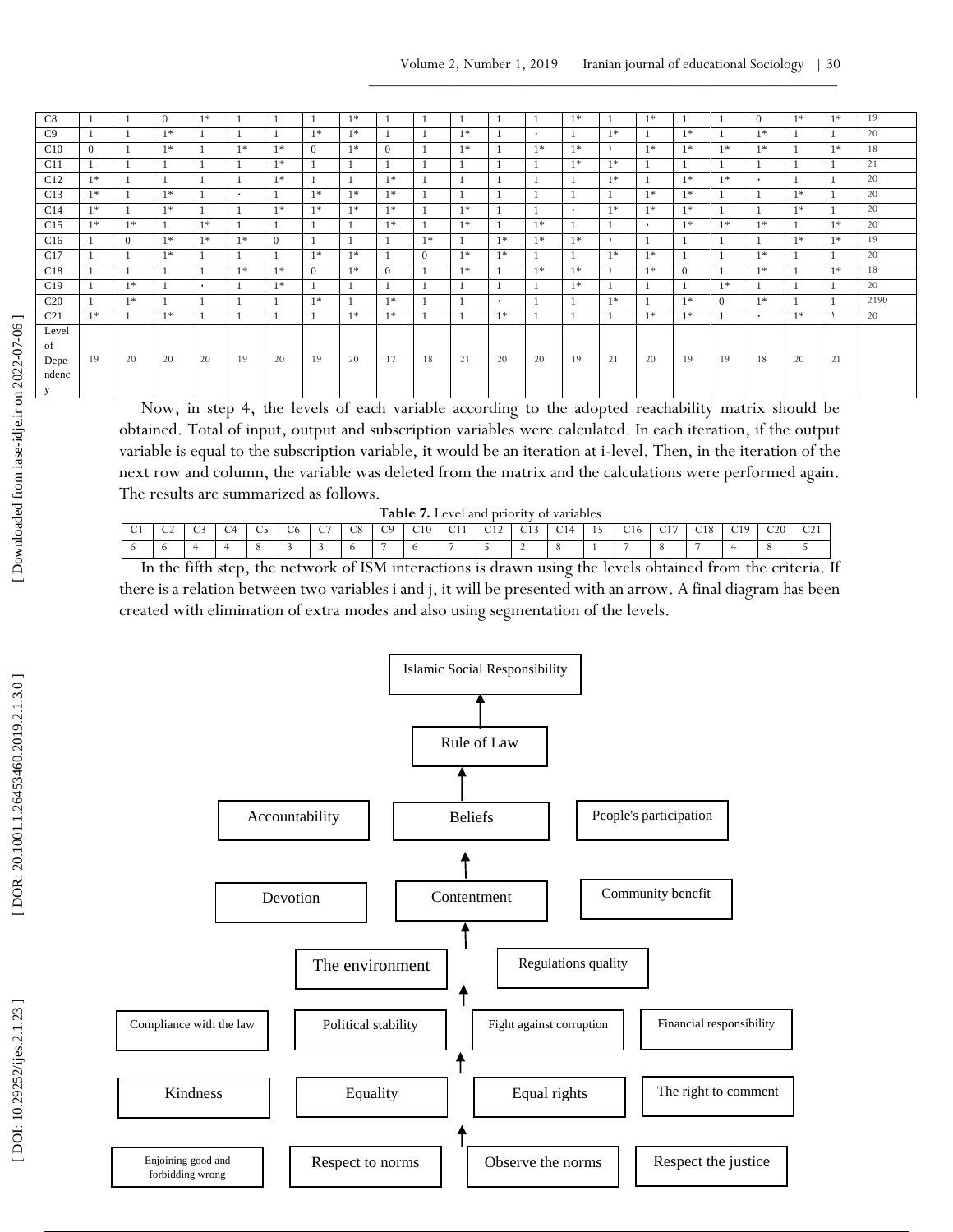**Diagram 2.** Network of Interaction Model (represents the level and priority of variables) Analysis of penetration power and level of dependency: at this stage, the degree of dependency of the variables was obtained by collecting the inputs "1" in each row, the penetration power, as well as the sum of inputs "1" in each column. On this basis, the diagram of power of influence -dependency was drawn (2013).



**Figure 3.** The influence power and the dependency level

Accordingly, all the criteria are interface variables. These variables have high dependency and high guidance power. In other words, the impact of these criteria is very high, and any small change on these variables causes the fundamental changes in the system. Of course, the interface power of the criteria 7, 1 and 11 is more than the other criteria.

# **5. Discussion**

According to the views of various philosopher, the discussion of legitimacy through social responsibility is one of the important issues for organizations and communities. Communities and as a consequence, organizations are seeking for the legitimacy in different ways, not because they are concerned about the current state of the society, but are seeking the profit and benefits of this legitimacy. Contrary to the existing views, in Islam, social responsibility towards the community based on the Qur'anic teachings is proposed as a divine duty, although it does not seem to be in the interest of the individual or organization and that society. Islam not only holds the person responsible for himself and God, but also considers the person responsible and committed in the community. In the course of one's life, man has to socialize with others. In this regard, the religion of Islam has assigned duties to individuals, which is the same social responsibility. Islam not only considers the person responsible for himself and God, but also considers the person responsible and committed in the community. The Holy Prophet (PBUH) states "all people in the community are responsible to each other". This paper focuses on the concepts and definitions of social responsibility in terms of economic, social -political, legal, ethical, and altruistic dimensions, as well as a good governance component in terms of participation, accountability, justice and equality, rule of law, and the efficiency and effectiveness of the state. Finally, across these theoretical studies, and the opinions of experts from the Ministry of Communications and Information Technology, the model of Islamic social responsibility was provided and presented. According to the results obtained by the interpretive structural modeling, for each dimension,